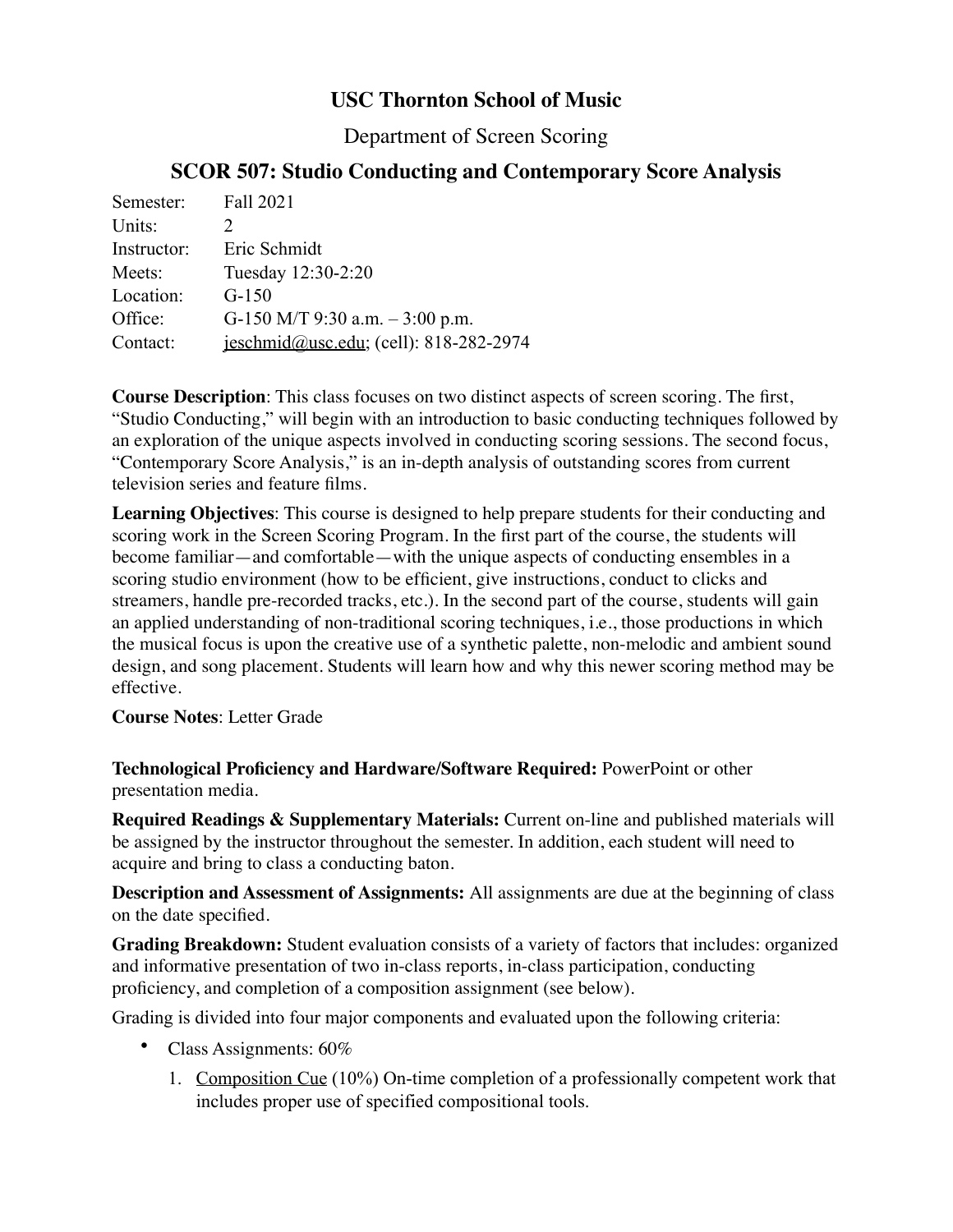- 2. Two Oral Reports (25% for each report): Professionally rendered audio- visual presentations (using Power Point, Keynote, or similar software) comprising an indepth musical analysis of a television series or feature film, to be selected and assigned by the instructor, including biography/credits on the composer.
- Conducting:  $20\%$

Correct application of studio techniques learned in class for the orchestration class recordings and final recording session.

- Class Participation: 10%
- Final Project: 10%

Students will submit a student film containing their score that demonstrates utilization of the compositional techniques explored in this course.

**Additional Policies:** Professional responsibility, common courtesy, and respect for one's instructor, guest speakers, and fellow students require that all class members attend all sessions, arriving in time to be seated at their desk or workstation at the scheduled start time. Students who fail to honor these protocols will receive reduced grades in class participation.

Regular and engaged attendance is mandatory. The designed curriculum relies extensively on inclass presentation, student involvement and instructor critique. As there is no text book, being present and taking detailed notes is of paramount importance. Students should approach the instructor ahead of time to discuss any anticipated class absence that is due to a conflicting schedule involving another Scoring program element.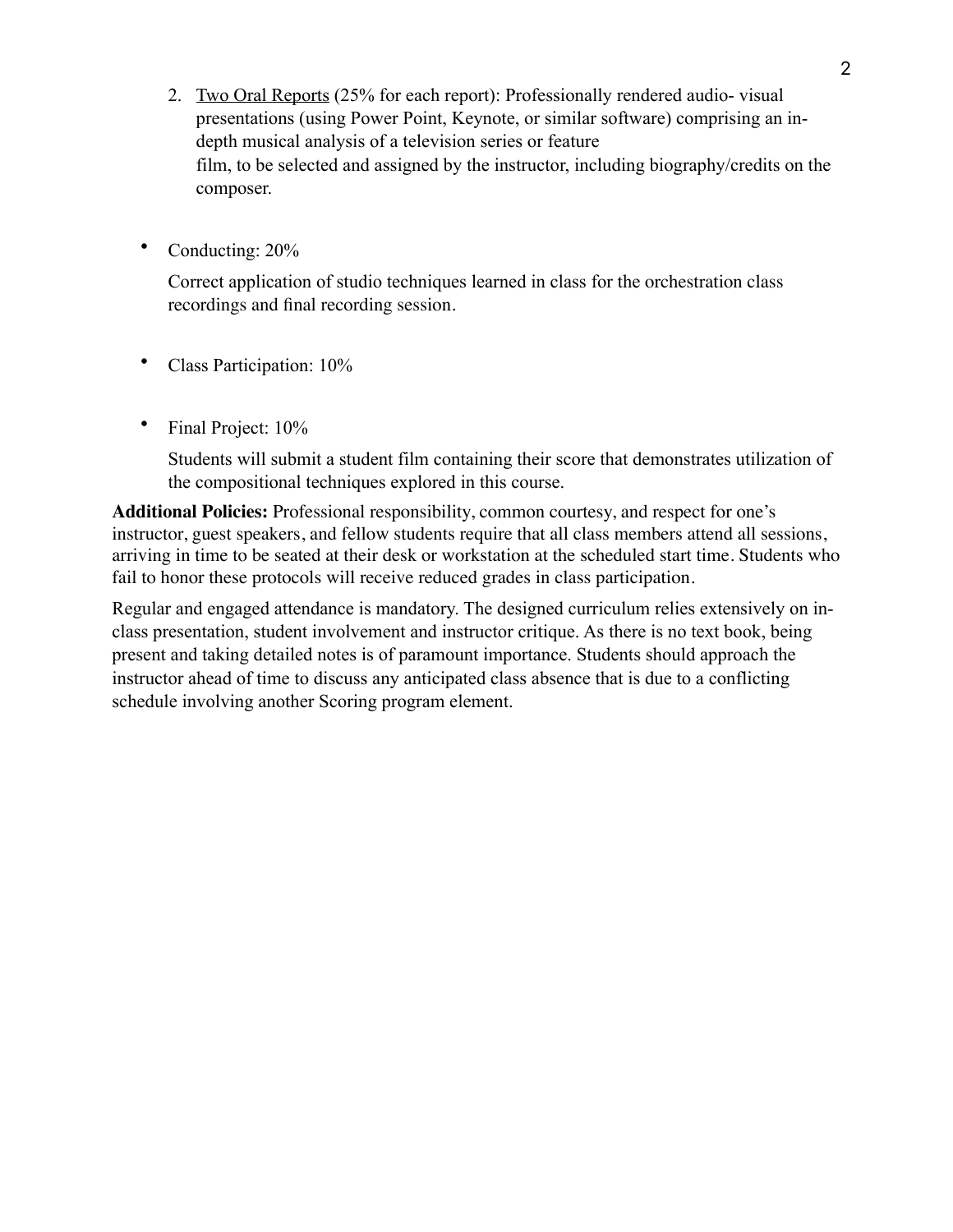# **Course Schedule**:

**Week 1**

# **Lecture: The Basics**

Review the class format and requirements. Discuss the difference between concert conducting and studio conducting. Introduce all of the basic conducting patterns.

Discuss correct body positioning; what to do with the alternate hand; how to practice at home using a mirror.

**Conducting:** Conduct to recordings (with clicks) in simple time signatures.

*Assignment:* Practice conducting to assigned score.

Be prepared to demonstrate in class next week.

# **Week 2**

Students (in groups of 10) conduct their prepared piece for critique by instructor.

# **Lecture: Proper Podium Procedure for the Scoring Stage.**

Presentation of the instructor's conducting philosophy for scoring sessions. View and discuss video of a conductor at a scoring session. What are correct and incorrect protocols? Review industry standards that are utilized to allow for an efficient and smooth-running session. Dressing properly for the professional environment. Your roles as the conductor: Introducing yourself and the project, calling up each cue using film nomenclature, the count-off for each piece, ending the cue cleanly, speaking clearly (and loudly) while giving performance suggestions gracefully, making corrections regarding notes and ensemble balance, talking to the booth, adjusting click levels, how to not wear out your ensemble, keeping a positive energy in the room, how to cue players properly.

**Conducting:** Conduct while being video-taped (in groups of 10) to recordings that have multiple meter changes and use variable clix.

*Assignment:* Practice conducting to assigned score. Be prepared to demonstrate in class next week.

# **Week 3**

Review and critique video clips of students conducting from the previous week. Students (in groups of 5) conduct their prepared piece for critique by instructor.

# **Lecture: Making Adjustments During a Session.**

Looking at the score for the first time; how to 'sight' conduct. How to hear problems in the recording: wrong notes (printed or performed?), balance issues, adjustments to dynamics and articulations, too much discussion vs. too little.

Examine scores with odd (7/8, 5/4) meters.

**Conducting:** Sight conduct to recordings that have odd meters and tempo changes. Conduct a score that contains notation errors. Five students will conduct while five others, acting as booth supervisor, follow the score. Repeat until all have conducted and supervised.

*Assignment:* Practice conducting to assigned score.

Be prepared to demonstrate in class next week.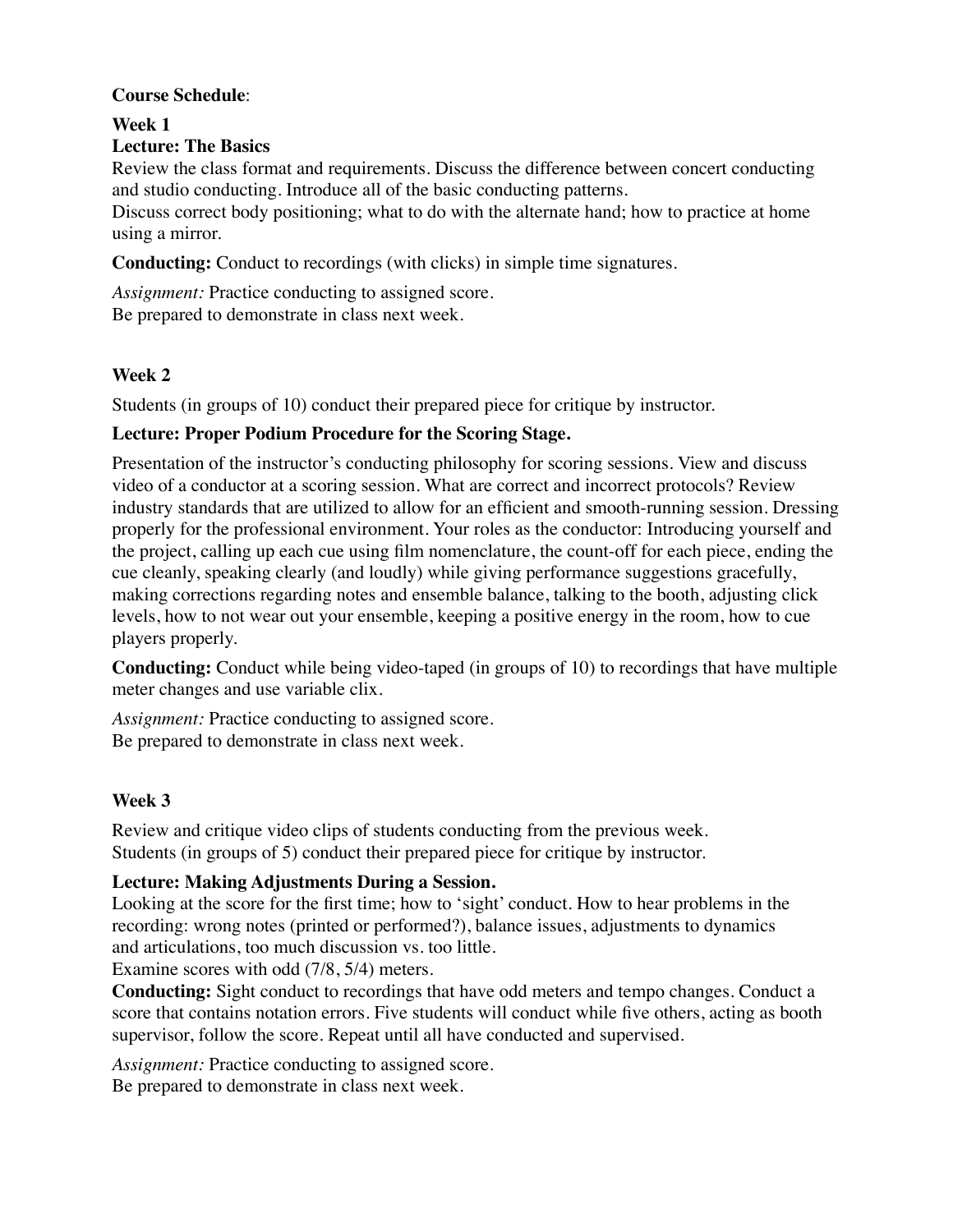## **Week 4**

Review video of students conducting from the previous week. Students (in pairs) conduct their prepared piece for critique by instructor.

#### **Lecture: Preparation for students first recording session.**

The 'size' of your conducting matching the 'size' of your ensemble and writing. How to not-benervous. Review proper preparation of your score and parts.

*Assignment:* Using a score and recording of their own, students prepare to conduct this in class next week. (If the student has completed the composition of their string quartet for their orchestration class, they may use this instead).

## **Week 5**

Review your first recording session. What worked? What didn't? Students individually conduct their prepared piece for critique by instructor.

**Lecture: How a score's compositional 'style' affects one's conducting.** Examine various styles: Action, mysterious, dialogue-heavy, romantic, comedy and epic, and

discuss how each should be handled a bit differently.

**Conducting:** Sight conduct to scores/recordings of various styles.

*Assignment:* Practice conducting to one of four assigned scores. Be prepared to demonstrate in class next week.

## **Week 6**

Students, in groups of five, conduct their prepared piece for critique by instructor.

## **Lecture: Synth-based scoring.**

Examine two notable/award winning television series that utilize synth-based composition techniques. Study several scenes, from each, with transcribed scores. Things to examine and discuss include: the background of the composer, how does the composer make the scene work dramatically, where does the line exist between composition and sound design, what gear is used, how does this method of composition differ—or not—from traditional scoring? The bottom line....is it effective dramatically?

*Assignment Oral Report:* Prepare an 8-10 minute analysis, using today's lecture as a model, on an assigned series. Transcribe two cues, duplicate and distribute copies to classmates. Lead class in an examination of the composition tools utilized. (Due weeks 8 or 9)

(*NOTE: The proposed instructor has found that, by giving the students these report assignments, several educational advantages are realized. With this 'hands-on experience' they actually learn the compositional techniques being explored better than if they just heard them in a lecture format. It teaches them how to prepare a professional presentation utilizing various media. It helps them learn how to be organized. Not least important, it enhances their public speaking ability (most young composers have little experience speaking in front of groups as they have spent most of their time alone, writing in their rooms).*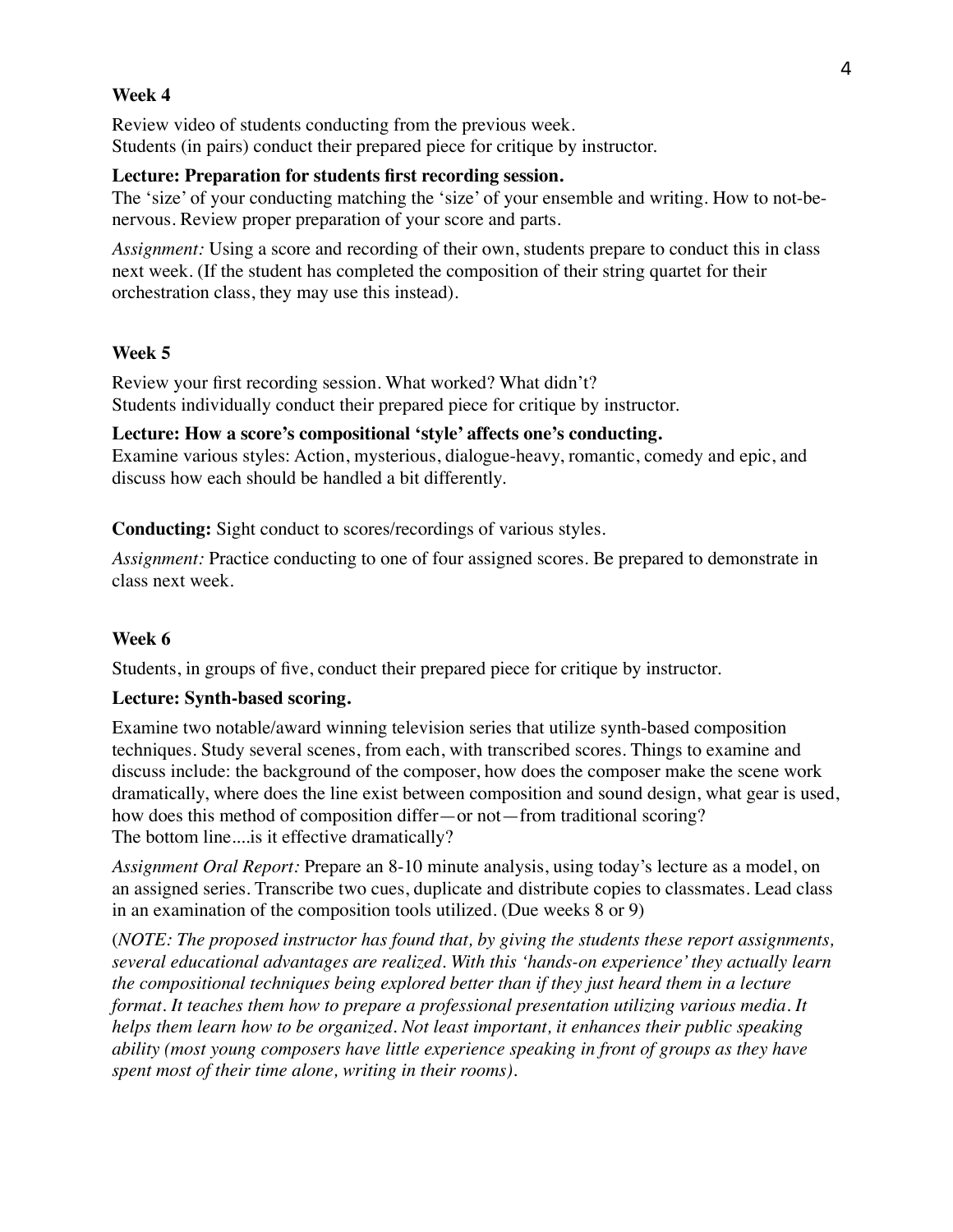### **Week 7**

## **Lecture: Scores utilizing songs.**

Analyze four television series that use songs, predominately, in place of traditional underscore. We will examine: how the style/genre of the song fits with the style/genre, or time setting, of the film, where do the songs come from, are they original or licensed, how do they integrate with underscore, who makes the song selection? From the composer's perspective, is this all a good idea?

*Assignment:* Continue work on your report.

Prepare to conduct your score for the woodwind quintet session in your orchestration class.

## **Week 8**

Students, individually, conduct their prepared piece for critique by instructor.

## **Lecture: Synth based scoring.**

Examine several notable/award winning motion pictures that utilize synth-based composition techniques. Study several scenes, from each.

*Assignment:* Continue work on your report.

### **Week 9**

**Oral Presentations:** 10 students present their reports in class.

*Assignment:* none

**Week 10**

**Oral Presentations:** The remaining 10 students present their reports in class. **Lecture:** Discuss parameters for second in-class report on a motion picture score. (Due in week 13 or 14)

*Assignment:* Presentation on motion picture score.

(NOTE: *As part of their SCOR 511A curriculum, each student is assigned a major motion picture for which they are to author a lengthy and in-depth musical analysis (30-40 pages). So that the results of all this hard work are not seen only by the instructor of that class, the students are required to adapt this material into a 10-minute oral presentation that they can share with the instructor and students in this clas*s.)

#### **Week 11**

#### **Lecture: Combination scores - synths and acoustic instruments**

Examine several television series that feature scores that combine synths and acoustic instruments. Several scenes, from each, with transcribed scores, will be examined in detail.

*Assignment Cue:* Compose and sequence a 1:30-2:00 minute scene, of your own selection, utilizing techniques we have explored in this class. Post to server. Due next week.

#### **Week 12**

Students present their cues for an all-class critique led by the instructor. *Assignment:* Continue work on your second report.

Practice conducting for your next orchestration class recording.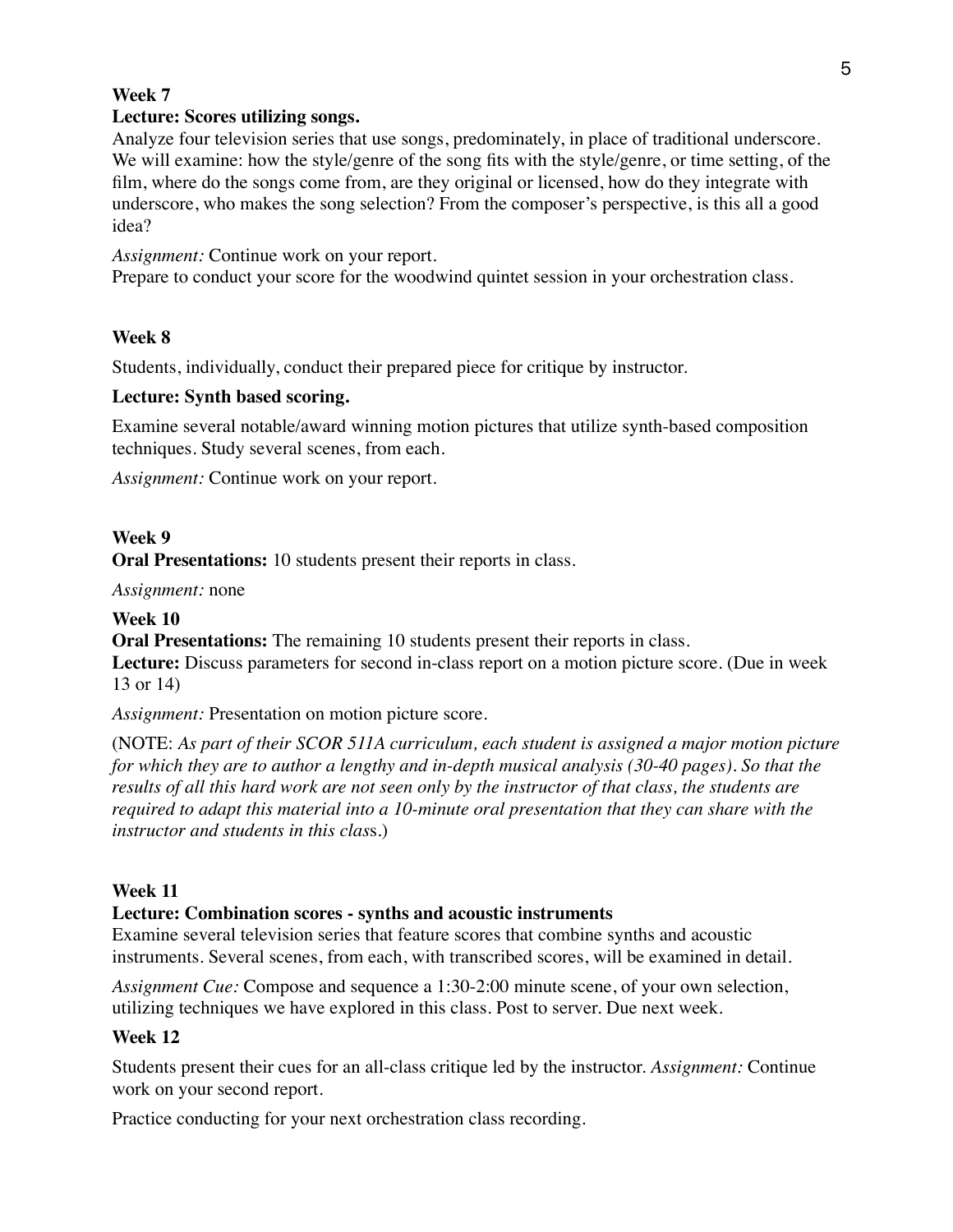## **Week 13**

**Oral Presentations:** Ten students present their feature film report.

*Assignment*: Continue work on your second report.

## **Week 14**

**Oral Presentations:** The remaining ten students present their feature film report.

*Assignment:* Practice conducting for your final recording session.

## **Week 15**

Lecture: Recap what we have learned this semester and how it is applicable to developing one's career.

Discuss the final project.

*Assignment:* Complete your final project, a student film of your choice, which utilizes methods and techniques examined in this class.

### **Finals Week**

Submission of the final project during the finals time (Place on the server). For the date and time of the final for this class, consult the USC *Schedule of Classes* at classes.usc.edu/.

### **Statement on Academic Conduct and Support Systems**

#### **Academic Conduct:**

Plagiarism – presenting someone else's ideas as your own, either verbatim or recast in your own words – is a serious academic offense with serious consequences. Please familiarize yourself with the discussion of plagiarism in SCampus in Part B, Section 11, "Behavior Violating University Standards" policy.usc.edu/scampus-part-b. Other forms of academic dishonesty are equally unacceptable. See additional information in SCampus and university policies on scientific misconduct, policy.usc.edu/scientific-misconduct.

## **Support Systems:**

#### *Student Health Counseling Services - (213) 740-7711 – 24/7 on call*

#### engemannshc.usc.edu/counseling

Free and confidential mental health treatment for students, including short-term psychotherapy, group counseling, stress fitness workshops, and crisis intervention.